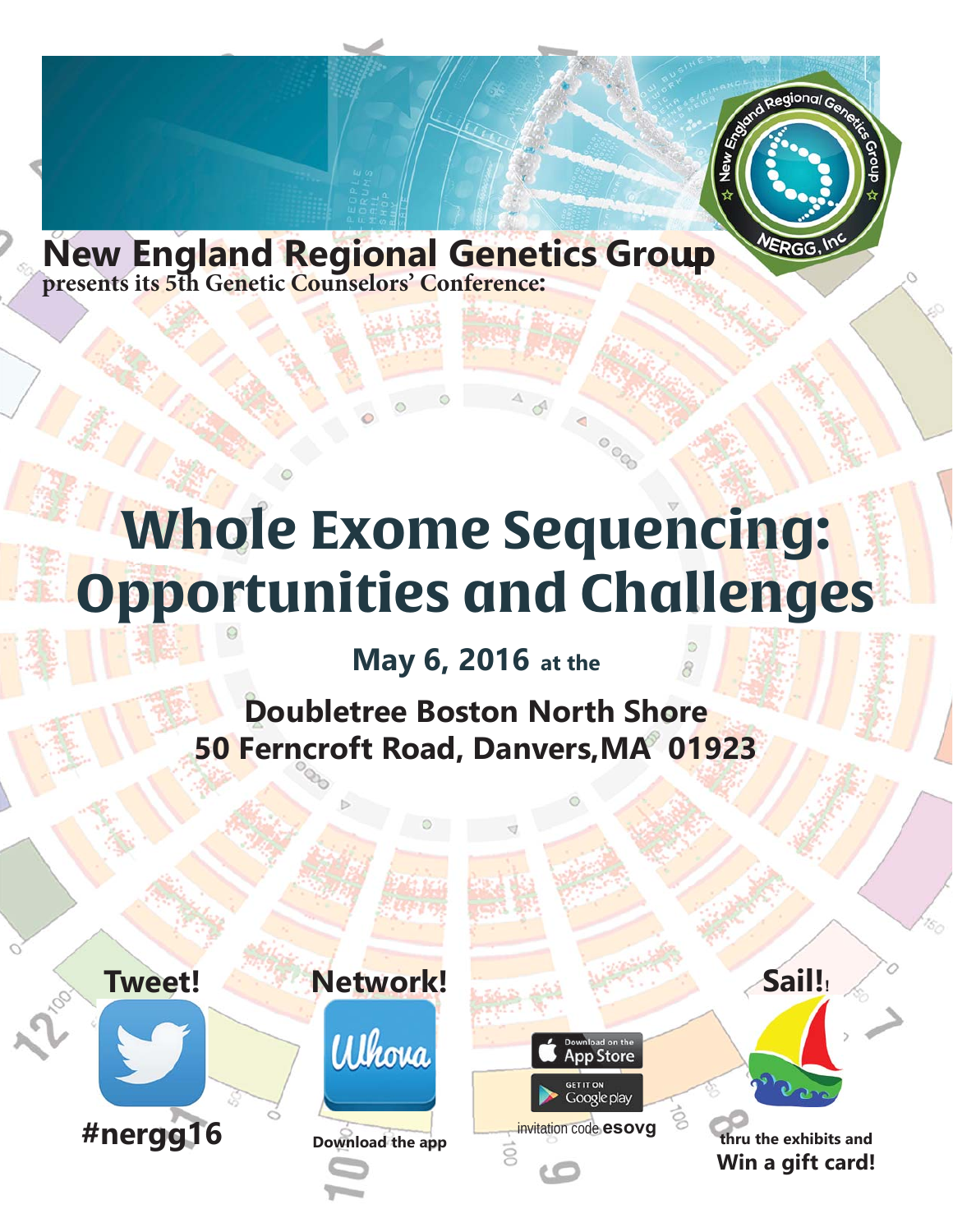

),"" DWefcSf[a` S`V5a` f[`WfS^4dM Sef ), "I Wh WAYSdeXh 8Sk>Sda`lBdAWfaX@7D99-5Sd 5ad [e7 7] Wgf[hV6 [dMfad]

\*,"">SgdW>|U2fWl? El 595<del>1;`ddglfadSf4acf</del>a`G`|HMHkElZaa^aX? WlU`W 5gdae(fk, FZW [`] 4W WYZVBSefl BoMWH S`V8gfgdVdXfZV0WMTU5ag`eW`YBdaXMda`

\*,% 3gVG4WT WI? H59519WWG 9WMMTLE 5ScMa a Yk 8S [ S : kbWd Za WrWa W S & fit : WISTW6 eacMdeaX5a` Wi[HWF eegW

+,% 7dlS4/aglZ1? H > 5951 EMad9WM(U5ag`eWad? 9: 5WfWXad5S UNDJel 3eeMe\_Wf 9WWEMgWU YaXFg\_adeS V;\_bSUfa`9WWWU5ag`eWYY

#","" <g'|V0acHVS V7\_['k4Vd, DScM@W 7 YS V AHMHW aX`Xd\_Sf[a`S'S`VEgbbad`DMagdJMXd8S\_['[Mi [fZDSdMG|eMeW

##,"" Al 'W 9a] WC21bS 1? 616 [dWfadaXEZWkeaea\_S'6 [eNENDWNAUZS VFdNF\_WFG' [f 9 SeUZANG [eASeAABZAeUS' S'VBSfTWfBAAEbAAflAAA' GISY aele

 $-150$ 

#S<sup>""</sup>>g`**U2** doa` ead WTk9 WW6j

#."" > ad 3` ` 5 add 59 ? E 59 5 H 4 a f W a 'a Yk ` 9 W M U 5 a ` eg 'f S f **9WWFZWBbk, 3Vt6 UWF FdWf WfaXDSdV6 [eNEWG]** 

S"" = defWEZS `a`l? El >595l6 [dMadaX5S UM5WAN9WMTLeBdaYd5 Sf? 9: 5SdMd>SWMd[`fZV@WMjUBdaXMda`

S% EVWWFZWeBdWWSfa`e

6W `S4daU\_S /4GfiFZW5D, EBD 5d5 W7j b'ad `YbWWfa `eaX5D, EBDZ5SedefW YWW **Wff** Y

DWWBWMW4Gfi 7j a\_WASU Ta`WBS`We 9WMUBdaXMaa`Sa BWbWfhMy`fZWW 9WWSfa aXBS WFWf Y

Stephanie Laudisi, MS (Brandeis): Where Do We Draw the Line?: Navigating Conflicts of Interest **In the Genetic Counseling Profession** 

Katie Schwarting (Brandeis): An Exploration of the Art of Prenatal Genetic Counseling In Catholic **Hospitals** 

%%? SckFg \_ WH 6 [cMFad 8S\_ ['kF; 7EaX' SccSUZgeWid bS WUZS]d @WTad EldWI Y 7 ZS UVWfeS V7 WIWWKBS e

&%3`\WWEZGhi \?H595}5Sef\YSI WW@WDWgYteXa adVIZS #""I""" BSfJWfeFWfWi JfZS S Ž9WW WWAJfSck 5S UNBS W

3Vagd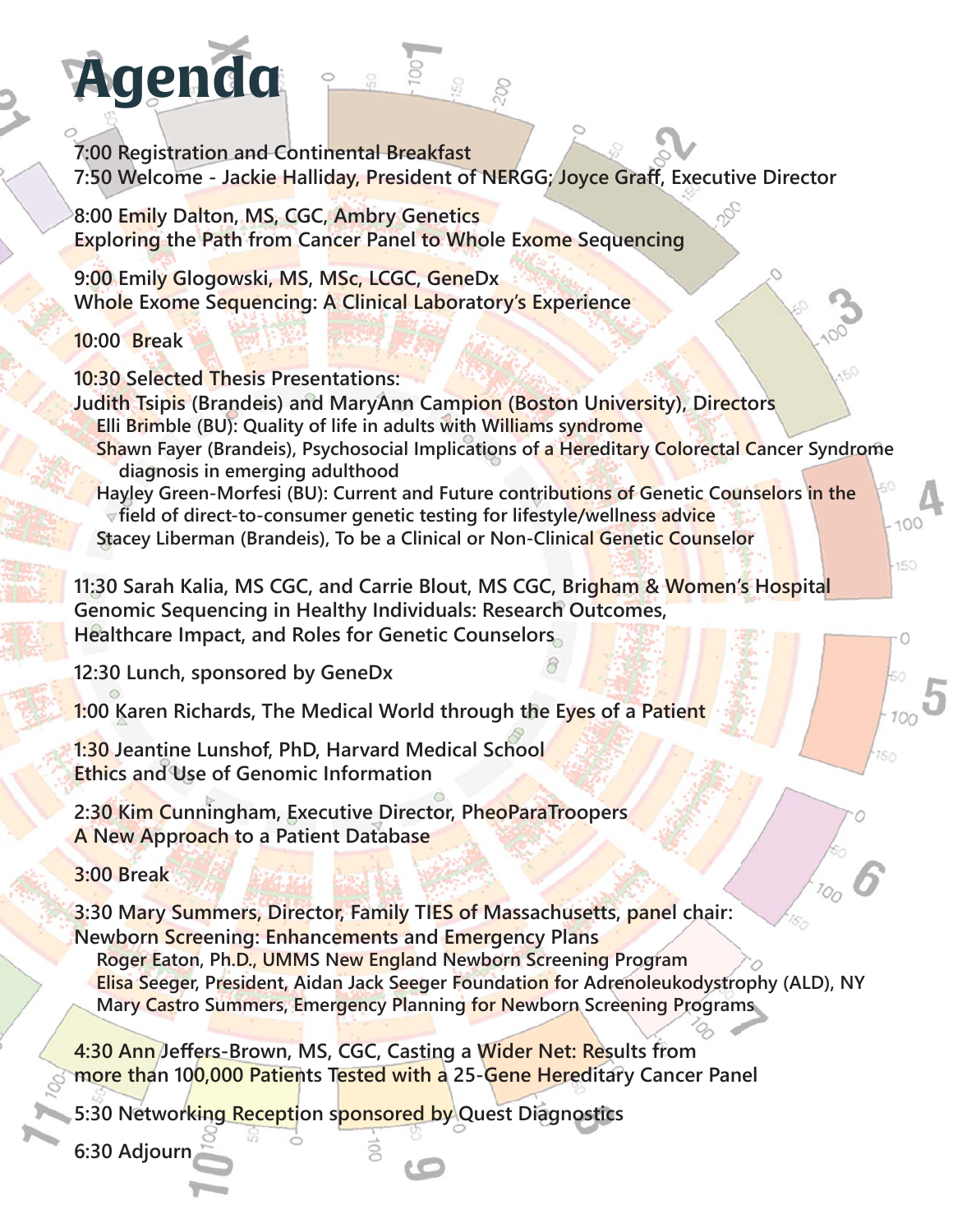# **Speakers**



**Carrie Blout, MS CGC,** manages the MedSeq Project at Brigham & Women's Hospital. Previously, she worked at Johns Hopkins, Nationwide Children's and University of Maryland Medical Center & Maryland Department of Health and Mental Hygiene. She currently serves on the NSGC Board of Directors.



**Elli Brimble** is a Master's degree candidate in genetic counseling at Boston University. She has previous graduate training in molecular genetics from the University of Toronto, where she studied gene contributions to the Williams syndrome neurological profile.



**Kim Cunningham** is Executive Director of the PheoParaTroopers, a patient-led organization whose goal is to facilitate patient communication, supply important information to patients, and contribute to finding a cure for sporadic and hereditary pheochro-



#### mocytoma and paraganglioma.

**Emily Dalton, MS CGC,** is the regional manager for the oncology genetic specialists at Ambry Genetics, developing research collaborations with major academic medical centers. Previously she worked at the Dana-Farber Cancer Institute in Boston and received her MS in genetic counseling from the Boston University School of Medicine.

**Roger Eaton, Ph.D.,** has served since 1991 with the University of Massachusetts Medical School (UMMS) New England Newborn Screening Program (NENSP). He is an associate professor at UMMS. He received his Master's and Ph.D. from the State University of New York, and did postdoctoral work at Harvard Medical School.



**Shawn Fayer** attended middle and high school in Montreal, and earned his B.S. degree from the University of Connecticut. He returned to Montreal to earn a Master's in Human Genetics at McGill University, and is currently a candidate for a Master's degree in genetic counseling at Brandeis University.



### **Emily Glogowski, MS MSc LCGC,**

holds degrees in biomedical research and human genetics. She has 15 years of clinical experience, and research interests such as developing counseling tools for WES. She previously worked at Memorial Sloan-Kettering Cancer Center, and now works as a genomics consultant for GeneDx, educating counselors and physicians about cancer, neurology, cardiology, and exome testing.

















**Hayley Green-Morfesi**, originally from New Zealand, Hayley is a Master's degree candidate in genetic counseling at Boston University. She received an MA in Medical Humanities, Compassionate Care and Bioethics from Stony Brook University. As a former elite athlete, she has an interest in how genetics is entering the sports environment.

**Ann Jeffers-Brown, MS CGC,** completed her MS in Genetic Counseling at Brandeis University in 2004. From 2004-2007 she developed and implemented genetic counseling services for Elliot Health System in Manchester, NH. Since 2007, she has been employed as Regional Medical Specialist in Oncology by Myriad Genetic Laboratories. Ann currently lives in beautiful Dunbarton, NH.

**Sarah Kalia, MS CGC** is Director of Research Development working in the Genomes2People Research Program at Brigham and Women's Hospital and Harvard Medical School. She serves on committees of ACMG, and chairs the Personalized Medicine Special Interest Group of the NSGC.

**Stacey Liberman** is a second year genetic counseling student at Brandeis University. Originally from New Hampshire, Stacey completed her B.A. in Psychobiology at Wheaton College in Norton, MA. After graduating from Wheaton, Stacey joined City Year New Hampshire and spent one year working in a 5th grade classroom.

**Jeantine Lunshof, Ph.D.,** is Assistant Professor at the University of Groningen (Netherlands), and Visiting Scientist at Harvard Medical school, Department of Genetics. She has been the Ethics Consultant to the Personal Genome Project since 2006 and developed with Dan Vorhaus and George Church the innovative Open Consent.

**Karen Richard**s is a 16 year old high school student with many rare diseases. Since her diagnoses, Karen has made it a goal to help educate and inform people what living with a rare genetic disease is like. Karen is an author and expresses her advocacy through writing. She has developed a support system for kids with rare disease called SweetLemonPies.com.

**Elisa Seeger,** President of the Aidan Jack Seeger Foundation, New York, is a tireless campaigner for newborn screening for Adrenoleukodystrophy (ALD). After her son died from ALD at age 7 she determined to help other families avoid the heartbreak of this tragedy by testing early and advocating for early intervention.

**Mary Castro Summers,** Director, Family TIES, formerly Director of Parent to Parent USA, and Administrator of NERGG. She is a board member of the Courageous Parents Network, and a longtime Consumer Member of the Mass. Department of Public Health Newborn Screening Advisory Committee. As a parent of a young man with special needs, Mary has been involved throughout his lifetime in working to enhance services and quality of life for families throughout New England.